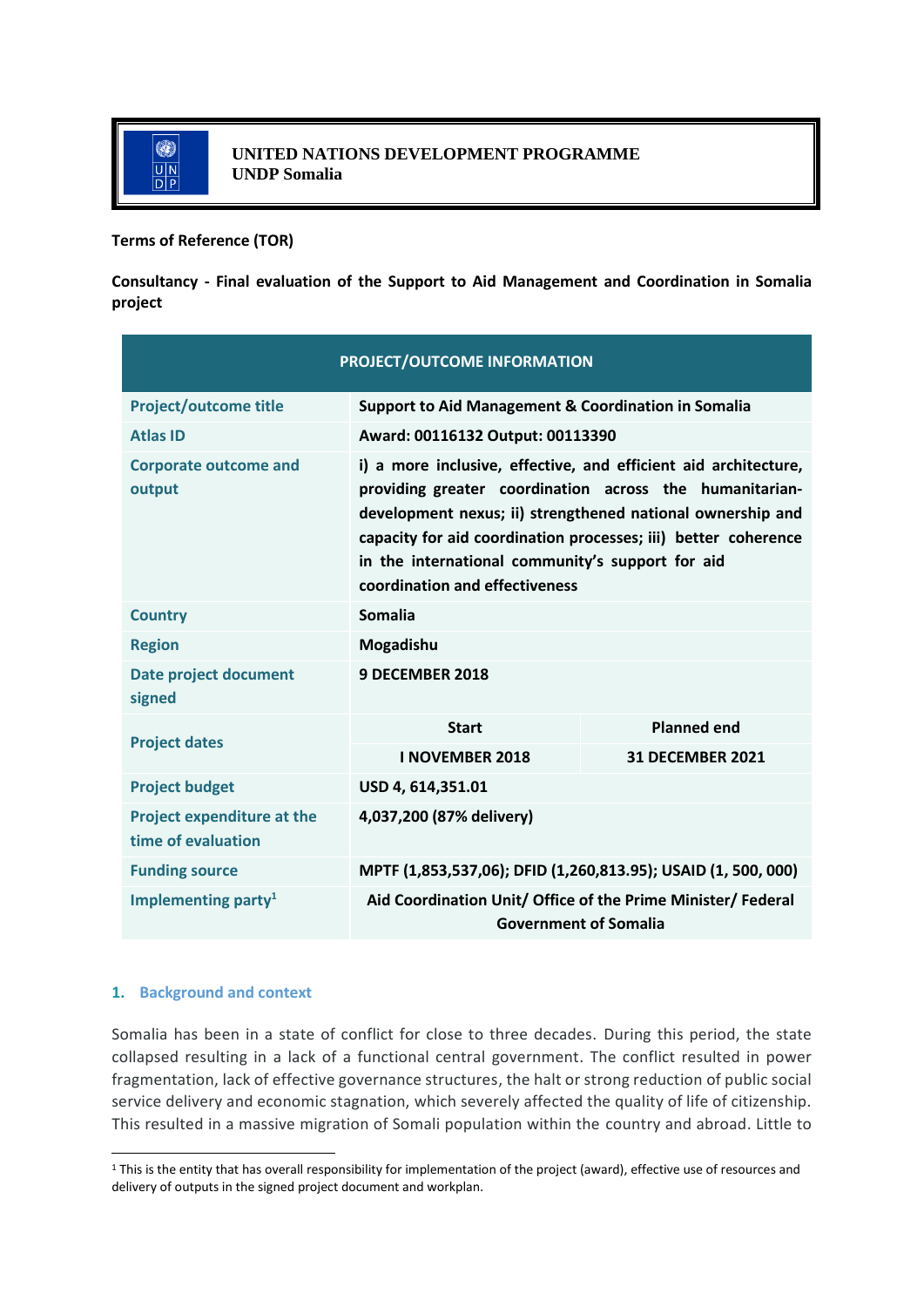limited data on development indicators is available in the country, as violence and the collapse of the state impeded data collection and systematization.

The establishment of permanent political and executive institutions in 2012 through national dialogue and consensus, including a federal government, the adoption of the Provisional Federal Constitution (PFC) as well as important military offensives and security gains, has allowed Somalia to enter a new period where longer term peace and stability seem possible.

Somalia faces security, humanitarian and development challenges. The country is periodically affected by natural disasters like floods and draughts which usually cause casualties, hunger, economic loss and displacement. It is estimated that there are approximately 1.1 million of Internally Displaced Persons (IDPs) across the country.

Due to this long-lasting conflict, the government institutions have limited capacity to respond to the demanding security, developmental and humanitarian challenges. The situation in Somalia remains volatile with recurring drought, floods, locust invasions affecting agricultural production and food security, an ongoing conflict between the Federal Government of Somalia with Al-Shabaab as well as inter-clan conflicts.

The protracted civil war destroyed Somalia's productive sectors and its capacity to engage in international trade. Livestock and crops remain the main sources of economic activity, employment and exports, while the fishing industry has remained small-scale and artisanal despite the country's rich fishing grounds. The economy, historically informal and focused on primary productive sectors, is slowly diversifying and new markets are being created in fields like telecommunications, money transfer or infrastructure.

The country is highly dependent on external aid for both humanitarian and developmental needs, as well as on remittances. Over past three years, Official Development Assistance (ODA) to Somalia has increased significantly reaching almost USD 2 billion in 2019. Ensuring aid is delivered in an efficient manner and diversifying financing sources for development and reconstruction, including through improving mobilization of public and private investments, is a priority.

In what relates to aid effectiveness, Somalia adhered to the "New Deal for Engagement in Fragile States and Situations" endorsed at the High Level Forum on Development Effectiveness held in Busan in 2011, an international agreement through which development partners commit to supporting nationally-owned and led development plans and greater aid effectiveness in fragile situations, and governments of conflict-affected and post-conflict signatory states commit to inclusive development processes aimed at pursuing commonly agreed Peacebuilding and Statebuilding Goals (PSGs) in the areas of legitimate politics, justice, security, revenue and services and economic foundations. In recent years, the country has progressed in setting up mechanisms to enhance policy coherence on sustainable development, country-owned frameworks and planning tools for development, in support of the achievement of the SDGs and for the promotion of multi-stakeholder coordination.

As part of the Somali Compact -a Pact between the Federal Government of Somalia and the international community to implement the New Deal Principles during the period 2014-2016-, the Somali Development and Reconstruction Facility (SDRF) was established. The SDRF is both a coordination framework and a financing architecture for implementing the Somali Compact, with the aim of enhancing the delivery of effective assistance to all Somalis. The SDRF brings together several multi-partner trust funds (referred to as "windows" in the context of the SDRF) under common governance arrangements. The windows are being administered by three technical agencies in areas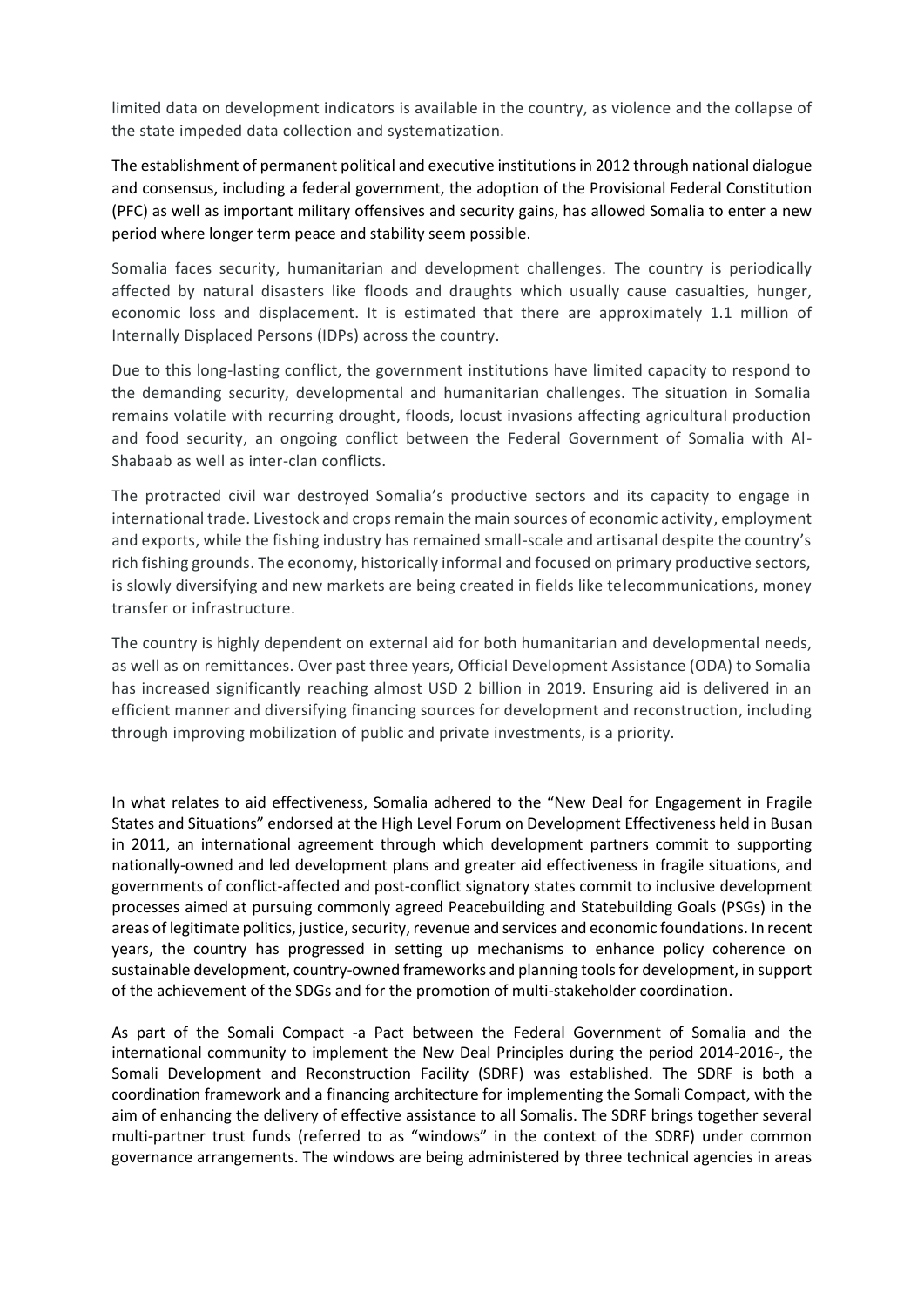based on their comparative advantage: The United Nations (UN), the World Bank (WB), and the African Development Bank (AfDB).

The aid architecture has been maintained with slight adjustments during the period of implementation of the 8<sup>th</sup> National Development Plan (NDP-8) in 2017-2019 and has recently been refined to adjust to the structure of the NDP 9.

UNDP Somalia has been supporting the Federal Government of Somalia to develop a better managed, more capable, and more accountable Somali aid coordination and management function that supports state building priorities and consolidates linkages between the Federal Government of Somalia (FGS) and Federal Member States (FMS). At the FGS level, the project is specifically supporting the Aid Coordination Unit (ACU) at the Office of the Prime Minister, as well as the Ministry of Planning, Investment and Economic Development (MOPIED) is the development and management of the Somali Aid Information Management System.

While support to the FGS for the aid coordination and management business has been provided over the years through various instruments this project started on 1 November 2018 and will last until December 2020.

## **Project Background**

The "Support to Aid Management and Coordination in Somalia'' project was launched in November 2018 and will run until December 2020. The project, jointly implemented by UNDP and the UN Integrated Office in Somalia, is framed to support the implementation of both international and national strategies these includes UNDP Somalia Country Program Document (CPD 2018-2020) , the New Partnership for Somalia (NPS) and the National Development Plan (NDP) through strengthening national capacities for effective aid management and coordination. The project contributes under Outcome two: Strengthening accountability and supporting institutions that protect specifically under UNDP CPD Output 2.1: Core functions of government ensure effective, efficient, transparent and accountable government management**.** Therefore, the projectsupported capacity development of the Federal Government of Somalia (FGS), Federal Member States (FMS) and Banadir region in the fields of aid coordination and effectiveness. The project supported at policy level and assured the UNDP gender strategy 2018-2021 mainstreamed through out its implementation. During the pandemic COVID-19, the implementation of the project was somehow disrupted in the fast half of 2020 specially activities that involved face to face interaction to abide the social distancing during this period. But in the second part of 2020 digital technology was applied to held meeting and workshops hence an improvement was recorded in the project implementation. The project run a budget of USD 5,327,211 funded by UK Department for International Development (DFID) now superseded by Foreign, Commonwealth and Development Office (FCDO) and United States Agency for International Development (USAID).

The following are the project outputs:

- I. Output 1: Strengthened Coordination throughout the SDRF Aid Architecture
- II. Output 2: Monitoring NPS, MAF and UCS Implementation
- III. Output 3. Joint Project Delivery and Support

The specific areas where financial, human resources and logistical support is provided include: Component 1. Strengthened Coordination throughout the SDRF Aid Architecture Component 2. Monitoring NPS Implementation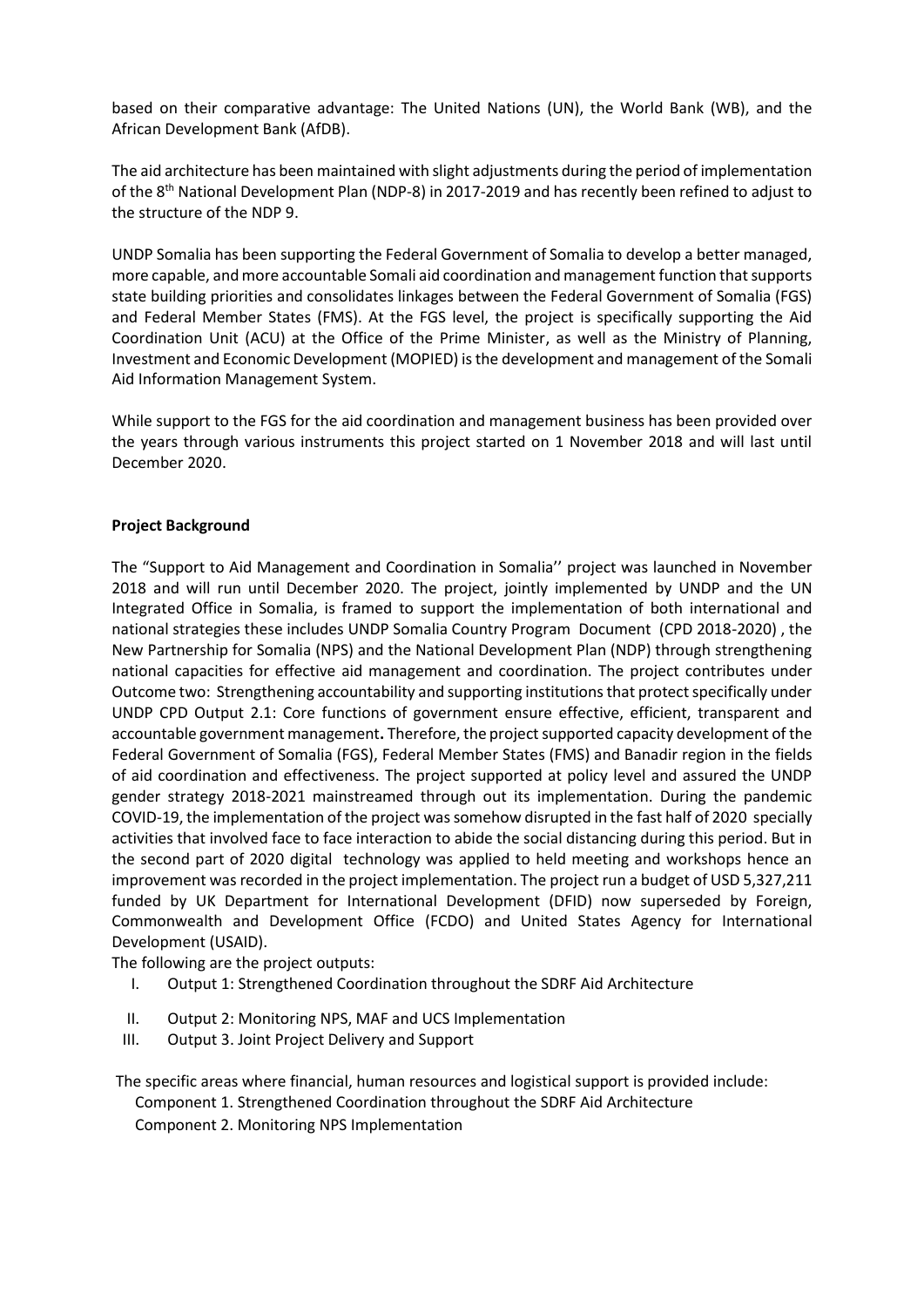This project builds upon the support to the aid coordination architecture that was provided through the Capacity Development Programme (CDP) of the UNDP since 2013, when initial support was provided to New Deal conferences and the establishment of the Aid Coordination Unit (ACU). During 2014 and the first half of 2015, the support was continued through an interim project under the main Capacity Development Programme, the "Strengthening of Institutional Performance" (SIP) project (SIP), which started operations in mid-2015. The SIP project provided dedicated support to the Ministry of Planning (called at that time MOPIC) and ACU in the implementation of aid coordination functions. The project also provided similar support to the Government of Puntland State and, inter alia, was instrumental in supporting the establishment of the Puntland Development Forum, an aid coordination framework at the Puntland state level. Through a second project within the UNDP Capacity Development Programme, the "Support to Emerging Federal States – StEFS'' project, dedicated support was provided to the new Federal Member States, including awareness raising about the New Deal and aid coordination and the participation of the states in the centralised coordination structures.

Besides the work coordinated by UNDP, the UN Integrated Office (which includes the Risk Management Unit (RMU), the Resident Coordinator's Office (RCO) and UNSOM's New Deal Unit) has worked extensively in supporting the ACU on SDRF-related coordination matters, such as the implementation of the Compact architecture, including through policy, technical and logistical assistance for the organization of the HLPF (High Level Partnership Forum; later named SPF – Somali Partnership Forum), SDRF and PSG Working Groups (Peacebuilding and State building Goals Working Groups; later named PWGs – Pillar Working Groups).

## **2. Evaluation purpose, scope and objectives**

The overall objective of the end of project evaluation is to generate knowledge from the ''Support to Aid Management and Coordination in Somalia'' project which has been run by UNDP and the UN Integrated Office as joint partners through the Aid Coordination Unit housed under the Federal Government of Somalia's Office of the Prime Minister. It will focus on the entire implementation period of the project (Nov 2018-Dec 2020). The key stakeholders of this evaluation are the Federal Government of Somalia, particularly the Aid Coordination Unit under the Office of the Prime Minister (OPM) and the Ministry of Planning, Investment and Economic Development, the SDRF and corresponding Pillar Working Groups and SDRF Steering Committee (particularly core groups), the international community funding the project and participating in the SDRF, as well as government partners from the Federal Member States (Hirshabelle, Jubaland, Galmudug, South West State and Puntland) and the Banadir Regional Administration.

The overall purpose of the Evaluation is to assess the processes, achievements made and bottlenecks faced to draw lessons that will inform the development of the next steps in shaping the aid coordination and management structure and arrangements in Somalia in the future. The evaluation is intended to be forward looking which will capture effectively lessons learnt and provide information on the nature, extent and where possible, the effect of the Aid Coordination project to the Federal Government of Somalia and the rest of the Federal Member States. The emphasis on learning lessons speaks to the issue of understanding what has and what has not worked as a guide for future planning.

## **Scope**

The evaluation will particularly focus on performance indicators in accordance with the guidance from the United Nations Evaluation Group (UNEG) with an emphasis on **relevance, effectiveness, efficiency, impact,** and **sustainability.**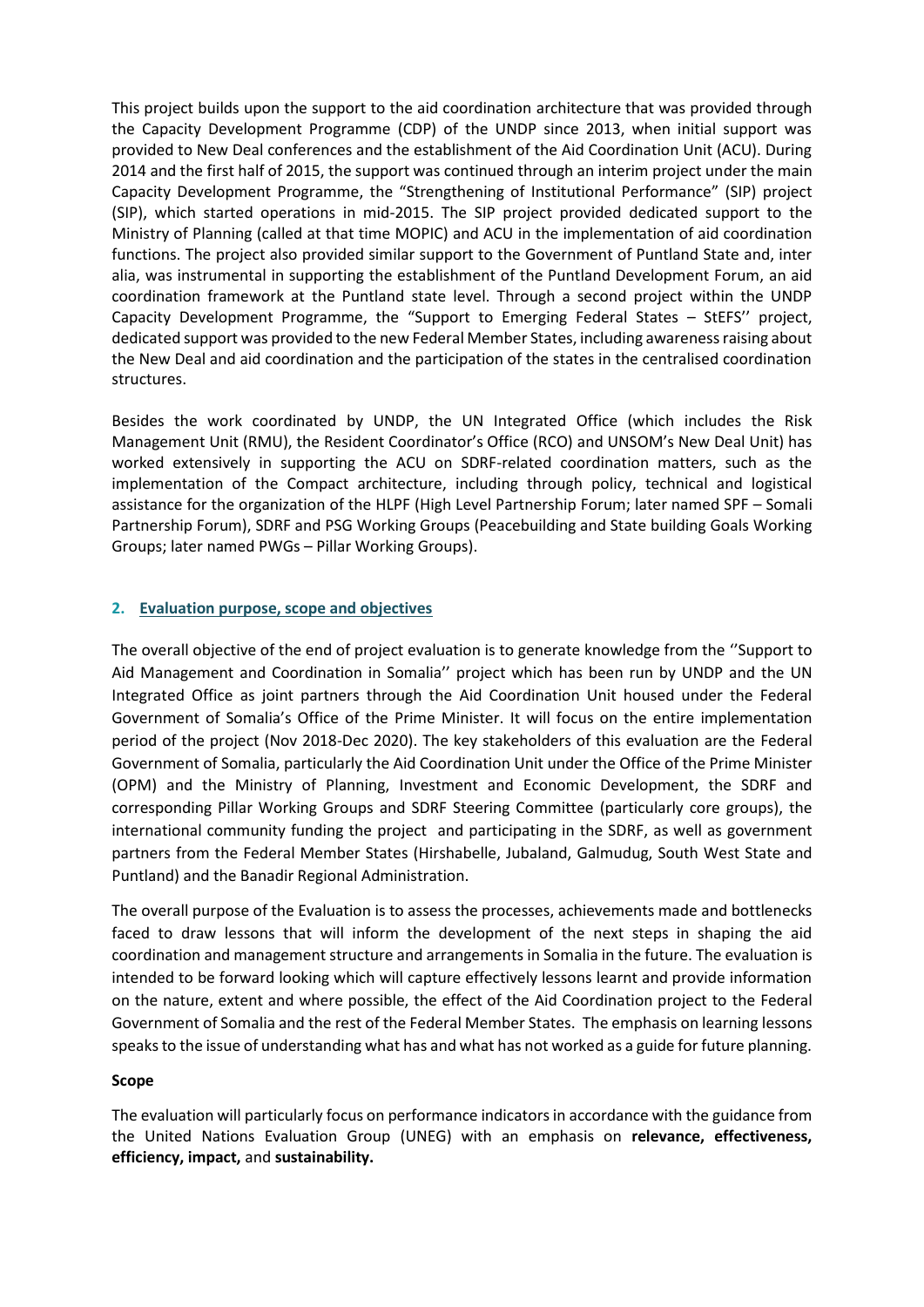## **The evaluation will be conducted in a period of 30 days** as illustrated in section 5 of this TORs.

A team of two consultants, one international and one national, will carry out the evaluation. The international consultant will work from home and will hold interviews with selected key informants through online means, while the national consultant will conduct field work for data collection. In some situations the national consultant will involve translations and interpretations during and after interviews.. As per the IEO Evaluation recommendation, all evaluations undertaken during Covid-19 will be done remotely.

Key informants will be relevant staff from the Federal Government of Somalia engaged in aid management and coordination functions from the Office of the Prime Minister, including the Aid Coordination Unit, and the Ministry of Planning, Investment and Economic Development, as well as representatives from line ministries engaged in Pillar Working Groups and/or the SDRF Steering Committee, as well as representatives from Federal Member States, the UN, the donor community and civil society engaged in the Somali Development and Reconstruction Facility. The locations to be visited by the national consultant (if conditions permit and -in that case- following national regulations and protocols) include the FGS in Mogadishu as well as the rest of the Federal Member States capitals. The FMS capitals include:

| <b>State</b>                         | Capital   |  |
|--------------------------------------|-----------|--|
| <b>Federal Government of Somalia</b> | Mogadishu |  |
| South West State                     | Baidoa    |  |
| Puntland                             | Garowe    |  |
| Jubaland                             | Kismayo   |  |
| Hirshabelle                          | Jowhar    |  |
| Galmudug                             | Dusamareb |  |

The evaluation will look at the following areas as directed by the project document and results framework: project management, project outputs, and their contribution to the overall results defined in the project document. It will consider the contribution to improved accountability, stakeholder engagement and national leadership of the aid coordination and management function; the strengthening of partnerships amongst the Federal Government of Somalia; Federal Member States and development partners; the use of the SDRF as a mechanism to increase cost-effectiveness and alignment of aid investments to national priorities; the capacity to adjust and respond to a changing environment (i.e. emergence of the Covid-19 crisis, development of a new National Development Plan); as well as aspects related to capacity building and approach adopted.

# **3. Evaluation criteria and key guiding questions**

## **a) The Evaluation Questions**

## **The following key questions will guide the end of project evaluation:**

**i) Relevance**/ Coherence:

- To what extent did the project achieve its overall objectives?
- Did the project provide the necessary support to the target government institutions as outlined in the project document?
- To what extent did the project contribute to gender equality, the empowerment of women and the human rights-based approach? Specifically, the evaluation will measure if the gender marker of the project was in line with the achieved results.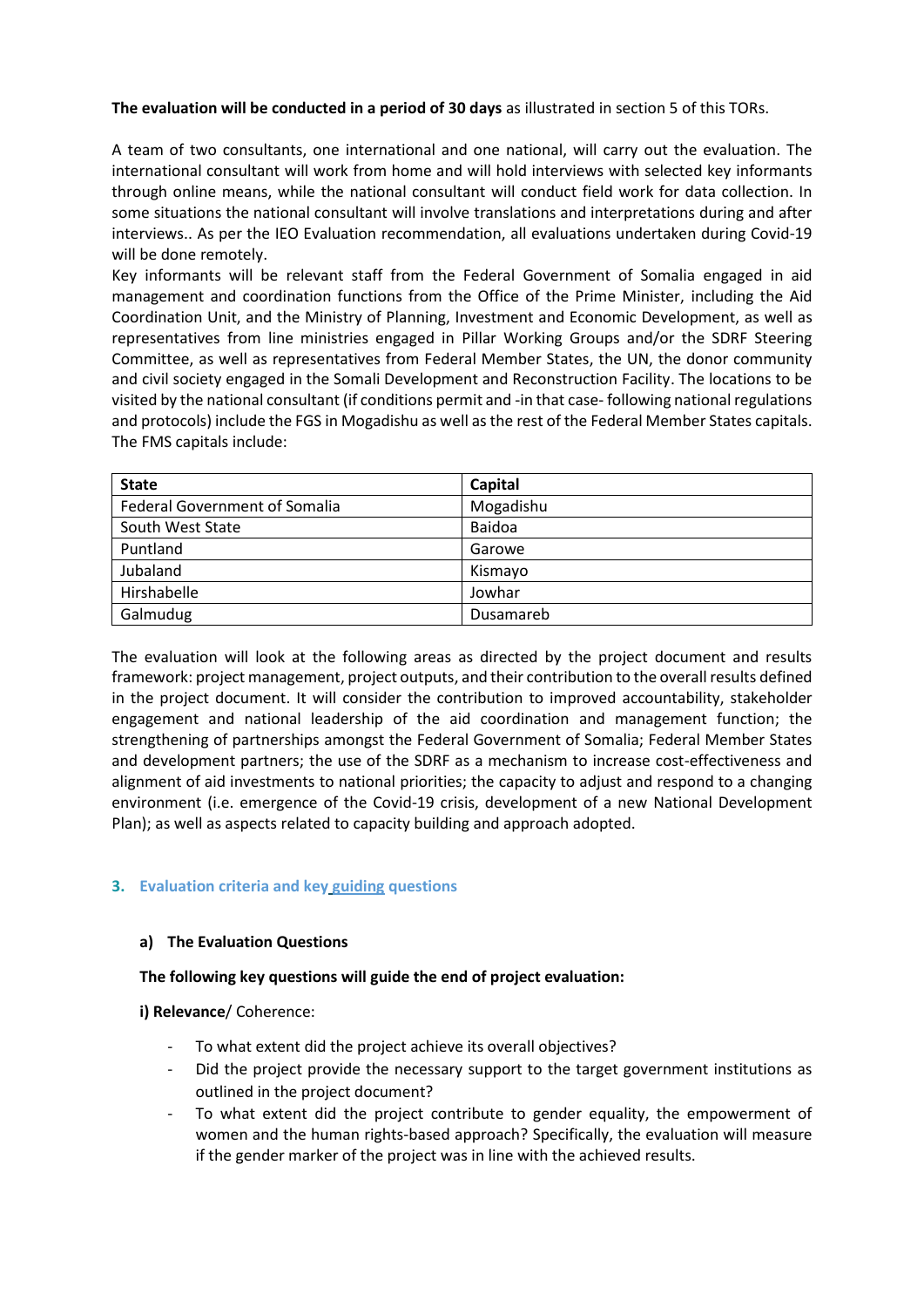- What and how much progress has been made towards achieving the overall outputs and outcomes of the project, including contributing factors and constraints?
- Were the inputs and strategies identified appropriate and adequate to achieve the results? Were they realistic?
- Was the project relevant in terms of addressing identified needs?
- At what level did the COVID-19 limit the project to achieve its objectives to the optimal level?

## **ii) Effectiveness**

- To what extent did the project contribute to the Country Programme Document outputs and outcomes, UN Strategic Framework, the SDGs, and the national development priorities?
- Describe the management processes and their appropriateness in supporting delivery
- Was the project effective in delivering desired/planned results?
- How effective were the strategies and tools used in the implementation of the project?
- How effective has the project been in responding to the needs of the beneficiaries, and what results were achieved?
- How did the project funding level and resource mobilisation affect project implementation?
- What are the lessons learned for future intervention strategies and issues?
- At what level was gender mainstreaming adopted in the project implementation?

## **iii) Efficiency**

- Was the process of achieving results efficient? Specifically did the actual or expected results (outputs and outcomes) justify the costs incurred?
- Were the resources effectively utilized?
- Did project activities overlap and duplicate other similar interventions (funded nationally and/or by other donors?
- To what extent did the project's M&E mechanism contribute to meeting project results?
- -
- Are there more efficient ways and means of delivering more and better results (outputs and outcomes) with the available inputs?
- Did the project remain aligned to the theory of change, if there was a deviation, how did it affect less efficiency and effectiveness Could a different approach have produced better results?
- How was the project's collaboration with the UNRCO, UNDP, the FGS, FMS, national institutions, development partners, and the SDRF Steering Committee?
- How efficient were the management and accountability structures of the project?
- What are the strengths, weaknesses, opportunities and threats of the project's implementation process?

## **iv. Sustainability**

To what extent are the benefits of the project likely to be sustained after the completion of this project?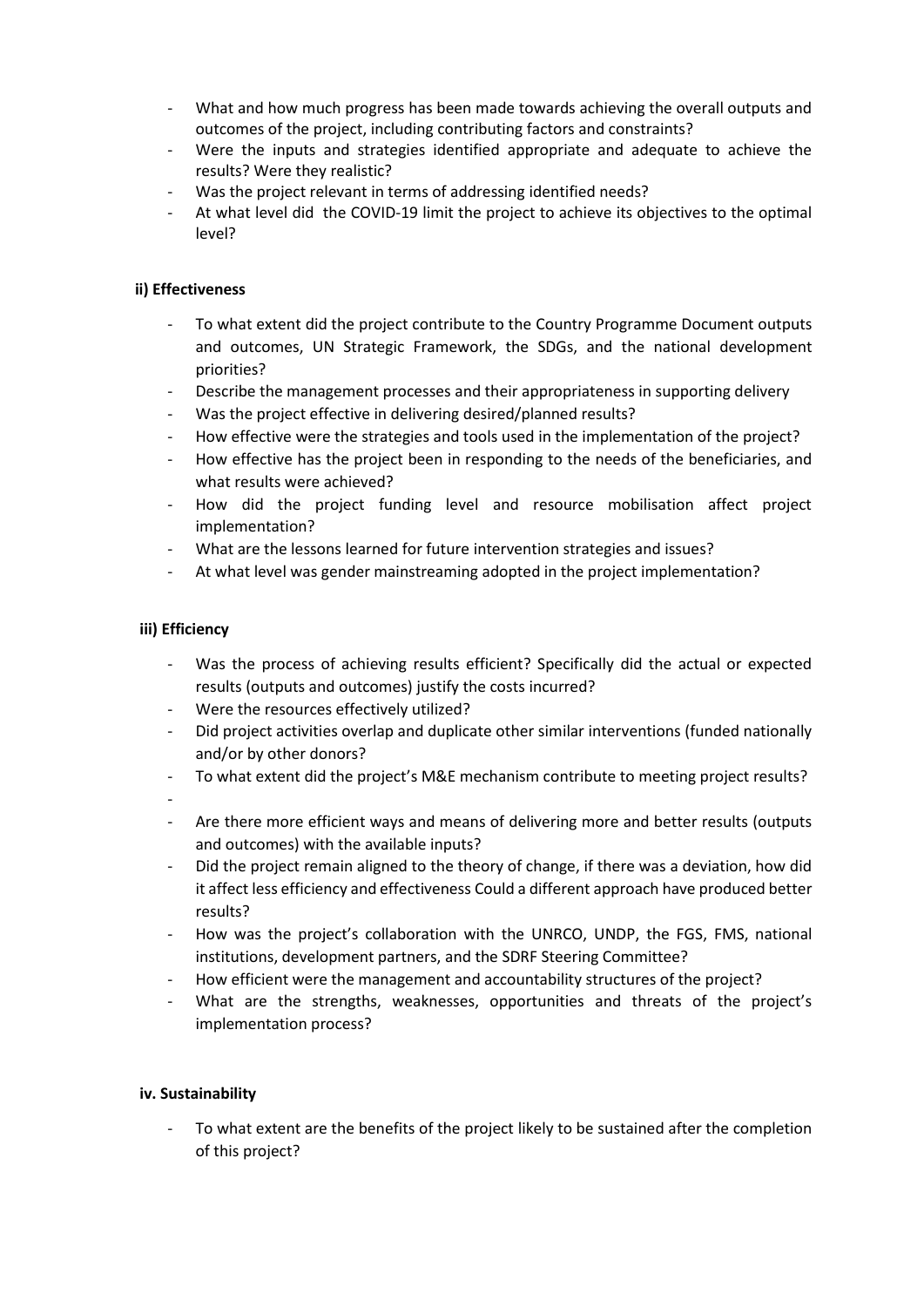- What is the likelihood of continuation and sustainability of project outcomes and benefits after completion of the project?
- How effective were the exit strategies, and approaches to phase out assistance provided by the project including contributing factors and constraints?
- What knowledge transfer took place during the project implementation that will guarantee government institutions will play their role when the project is closed?
- Describe key factors that will require attention in order to improve prospects of sustainability of project outcomes and the potential for replication of the approach
- How were capacities strengthened at the individual and organizational level (including contributing factors and constraints)?
- Describe the main lessons that have emerged
- What are the recommendations for similar support in the future? (NB. The recommendations should provide comprehensive proposals for future interventions based on the current evaluation findings)
- Are there some risks that may adversely limit the sustainability of the project deliverables?

## **Disability**

- Were persons with disabilities consulted and meaningfully involved in programme planning and implementation?
- What proportion of the beneficiaries of a programme were persons with disabilities?
- What barriers did persons with disabilities face?
- Was a twin-track approach adopted?

Guiding evaluation questions will be further refined by the evaluator and agreed with UNDP evaluation stakeholders in the inception report.

### - **4. Methodology**

The ''Support to Aid Management and Coordination in Somalia'' Project Board shall guide and oversee the overall direction of the consultancy. The evaluator is expected to follow a participatory and consultative approach The evaluation must provide evidence‐based information that is credible, reliable, and useful. The evaluation will provide quantitative and qualitative data through the following methods:

- Desk study and review of all relevant project documentation including project documents, annual work-plans, project progress reports, project monitoring reports (from third party monitors) annual project reports, minutes of project board meetings, reports of consultancies and events
- In depth interviews to gather primary data from key stakeholders using a structured methodology. All interviews with men and women should be undertaken in full confidence and anonymity. The final evaluation report should not assign specific comments to individuals
- •
- Considering the Covid-19 pandemic, virtual Focus Group discussions with project beneficiaries (men and women) and other stakeholders will be conducted;
- Interviews with relevant key informants (see attached list of relevant institutions);
- Observations and verifications (field visits -when/if possible- using checklist) to be conducted by local consultant with all Covid-19 and security protocols issued by the Government being observed.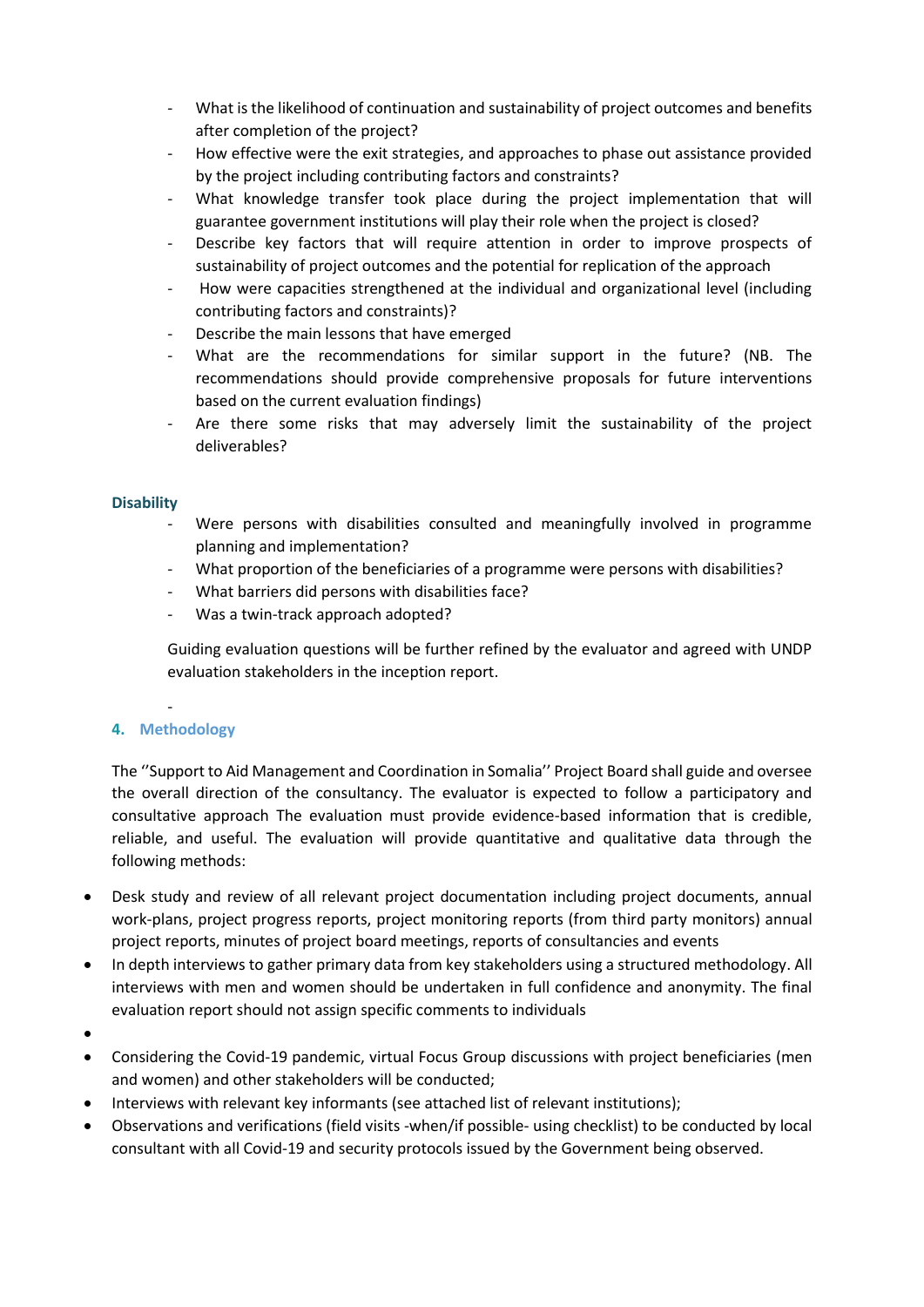- **Data review and analysis** of monitoring and other data sources and methods. To ensure maximum validity, reliability of data (quality) and promote use, the evaluation team will ensure triangulation of the various data sources.
- **Gender and human rights lens**. All evaluation products need to address gender, disability, and human right issues.

The final methodological approach including interview schedule, field visits and data to be used in the evaluation should be clearly outlined in the inception report and fully discussed and agreed between UNDP, key stakeholders and the evaluators

As of 11 March 2020, the World Health Organization (WHO) declared COVID-19 a global pandemic as the new coronavirus rapidly spread to all regions of the world. Travel to the country has been restricted and travel in the country is also restricted. If it is not possible to travel to or within the country for the evaluation then the evaluation team should develop a methodology that takes this into account the conduct of the evaluation virtually and remotely, including the use of remote interview methods and extended desk reviews, data analysis, surveys and evaluation questionnaires. This should be detailed in the Inception report and agreed with the Evaluation Manager.

If all or part of the evaluation is to be carried out virtually then consideration should be taken for stakeholder availability, ability or willingness to be interviewed remotely. In addition, their accessibility to the internet/ computer may be an issue as many government and national counterparts may be working from home. These limitations must be reflected in the evaluation report.

If a data collection/field mission is not possible then remote interviews may be undertaken through telephone or online (skype, zoom etc.). No stakeholders, consultants or UNDP staff should be put in harm's way and safety is the key priority.

**5. Evaluation products (key deliverables)** The following deliverables are expected:

| Deliverable               | Content                                                                                                                                                                                                               | <b>Timing</b> | <b>Responsibilities</b>                                                      |
|---------------------------|-----------------------------------------------------------------------------------------------------------------------------------------------------------------------------------------------------------------------|---------------|------------------------------------------------------------------------------|
| <b>Inception Report</b>   | An inception report, outlining the<br>key scope of the work and<br>intended work plan of the analysis,<br>and evaluation questions, shall be                                                                          | 5 days        | International consultant in<br>collaboration with<br>the<br>local consultant |
|                           | submitted (10-15 pages)                                                                                                                                                                                               |               | Reviewed<br>by<br>the<br>Evaluation<br>Steering<br>Committee                 |
| <b>Data Collection</b>    | All<br>interviews, recordings and                                                                                                                                                                                     | 15 days       | International consultant in                                                  |
| and analysis              | analysis will be delivered to UNDP                                                                                                                                                                                    |               | collaboration with<br>the                                                    |
|                           | and remain the property of UNDP                                                                                                                                                                                       |               | local consultant                                                             |
| <b>Draft Final Report</b> | A draft comprehensive report that<br>will inform all key stakeholders<br>including representatives of the<br>FGS and FMS, UN RCO, UNDP, in-<br>representatives<br>country<br>from<br>multilateral<br>and<br>bilateral | 10 days       | International consultant in<br>collaboration with<br>the<br>local consultant |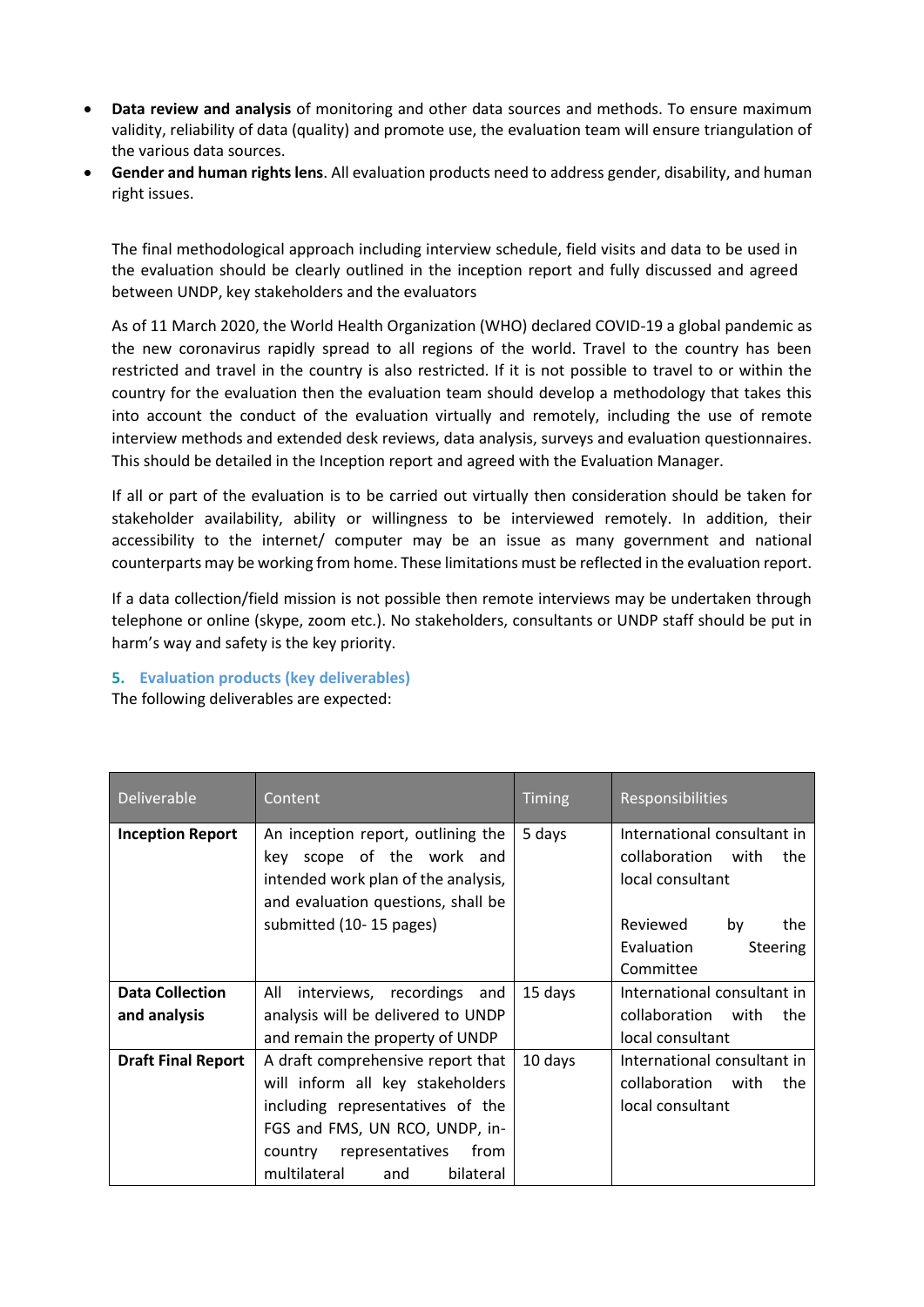|                     | development partner agencies,                               |        | Reviewed<br>by<br>the         |
|---------------------|-------------------------------------------------------------|--------|-------------------------------|
|                     | and civil society (A length of 40 to                        |        | Evaluation<br><b>Steering</b> |
|                     | 60<br>pages<br>including executive                          |        | Committee                     |
|                     | summary)                                                    |        |                               |
| <b>Final Report</b> | The content and structure of the                            | 15days | International consultant in   |
|                     | final analytical report will outline                        |        | collaboration<br>with<br>the  |
|                     | findings, recommendations and                               |        | local consultant              |
|                     | lessons learnt covering the scope                           |        |                               |
|                     | of the evaluation, and will meet                            |        |                               |
|                     |                                                             |        | Reviewed<br>by<br>the         |
|                     | the requirements of the UNDP                                |        | Evaluation<br>Steering        |
|                     | Evaluation Guidelines, 2019 and                             |        | Committee.                    |
|                     | should include the following:                               |        |                               |
|                     |                                                             |        | Approved<br>the<br>by         |
|                     | 1. Title and opening pages                                  |        | evaluation commissioner       |
|                     | should provide the following                                |        |                               |
|                     | basic information:                                          |        |                               |
|                     | Name of the evaluation                                      |        |                               |
|                     | intervention.                                               |        |                               |
|                     | Time frame of the evaluation and                            |        |                               |
|                     | date of the report.                                         |        |                               |
|                     | Countries of the evaluation                                 |        |                               |
|                     | intervention. Names and                                     |        |                               |
|                     | organizations of evaluators.                                |        |                               |
|                     | Name of the organization                                    |        |                               |
|                     | commissioning the evaluation.                               |        |                               |
|                     | Acknowledgements.                                           |        |                               |
|                     | Project and evaluation                                      |        |                               |
|                     | information details                                         |        |                               |
|                     |                                                             |        |                               |
|                     | Table of contents, including<br>2.                          |        |                               |
|                     | boxes, figures, tables and<br>annexes with page references. |        |                               |
|                     | List of acronyms and<br>3.                                  |        |                               |
|                     | abbreviations.                                              |        |                               |
|                     |                                                             |        |                               |
|                     | 4. Executive summary (4 pages                               |        |                               |
|                     | maximum))                                                   |        |                               |
|                     | 5. Introduction (2-3 pages)                                 |        |                               |
|                     | 6. Findings (4-5 pages)                                     |        |                               |
|                     | 7. Conclusions (1-2)                                        |        |                               |
|                     | 8. Recommendations (1-3) pages)                             |        |                               |
|                     | 9. Lessons learned (1-2 pages)                              |        |                               |
|                     | 10. Report annexes.: charts, terms<br>of reference,         |        |                               |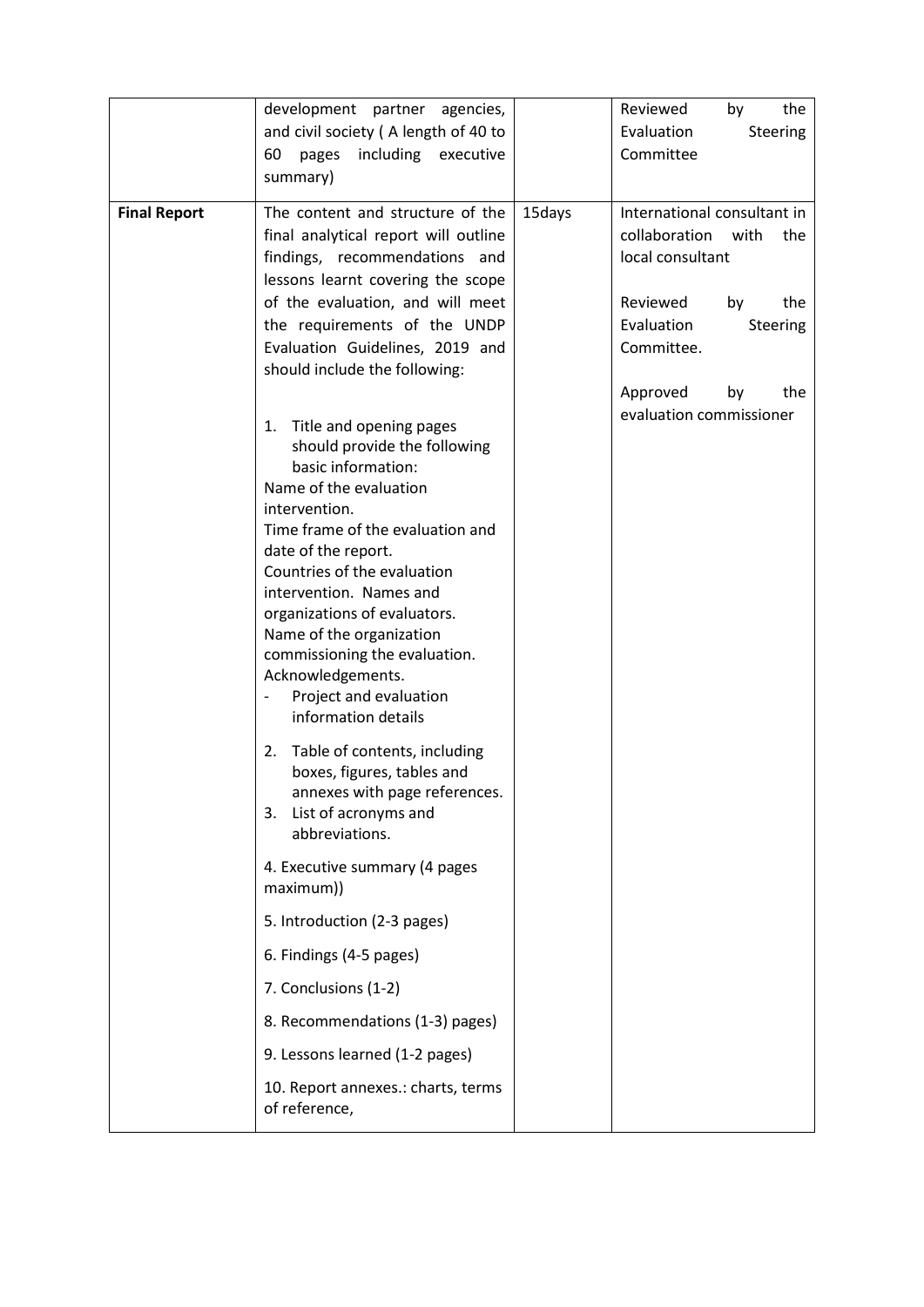Standard templates for the inception report and the evaluation report that need to be followed are provided in the Annexes section. It is expected that the evaluator will follow the UNDP evaluation guidelines and ensure that all the required quality assessment criteria outlined in section 6 are addressed in the evaluation report.

In line with the UNDP's financial regulations, when determined by the Country Office and/or the consultant that a deliverable or service cannot be satisfactorily completed due to the impact of COVID-19 and limitations to the evaluation, that deliverable or service will not be paid.

Due to the current COVID-19 situation and its implications, a partial payment may be considered if the consultant invested time towards the deliverable but was unable to complete it, due to circumstances beyond his/her control.

## **6. Evaluation team composition and required competencies**

The evaluation will be carried out by two experts – one international and one local consultant. The international expert will be the lead evaluator responsible and accountable for all the deliverables as well as supervising the local expert. The two experts will be expected to work together harmoniously with the local expert getting direction from the international consultant on the data collection, verification processes as well as the submission of all relevant deliverables required to the achievement of the evaluation. In addition the local consultant is required to advise the context and as well to lead the data collection field work. Further the local may also be required to involve some translation and interpretation during the data collection specially the Key informants and The Focus Group discussion sessions.

The International Evaluator shall have the following expertise and qualifications:

- Master's degree in Public Policy, International Development, Development Economics/Planning, Economics, International Relations/ Diplomacy or any other relevant university degree;
- Extensive expertise, knowledge, and experience in the field of aid effectiveness and aid management process related issues, including the Paris, Accra and Busan agenda and its application in several countries;
- Extensive experience of project formulation, implementation and evaluation standards in development management;
- At least 10 years of experience in working in the relevant field, with international experience; experience working in the region would be an added advantage.
- Knowledge and understanding of international and country-level implementation of aid effectiveness agenda;
- Good understanding of UNDP mandate, policy, procedures, and programme management;
- Experience in gender analysis and mainstreaming in evaluation or research activities
- Experience in other cross-cutting areas such as disability issues, rights-based approach, and capacity development.
- Fluent in English. Working knowledge in Somalia is an added advantage; and Excellent written and verbal communication skills in English.

The National Evaluator shall have the following expertise and qualifications:

• Bachelor's degree in Public Policy, International Development, Development Economics/Planning, Economics, International Relations/Diplomacy or any other relevant university degree;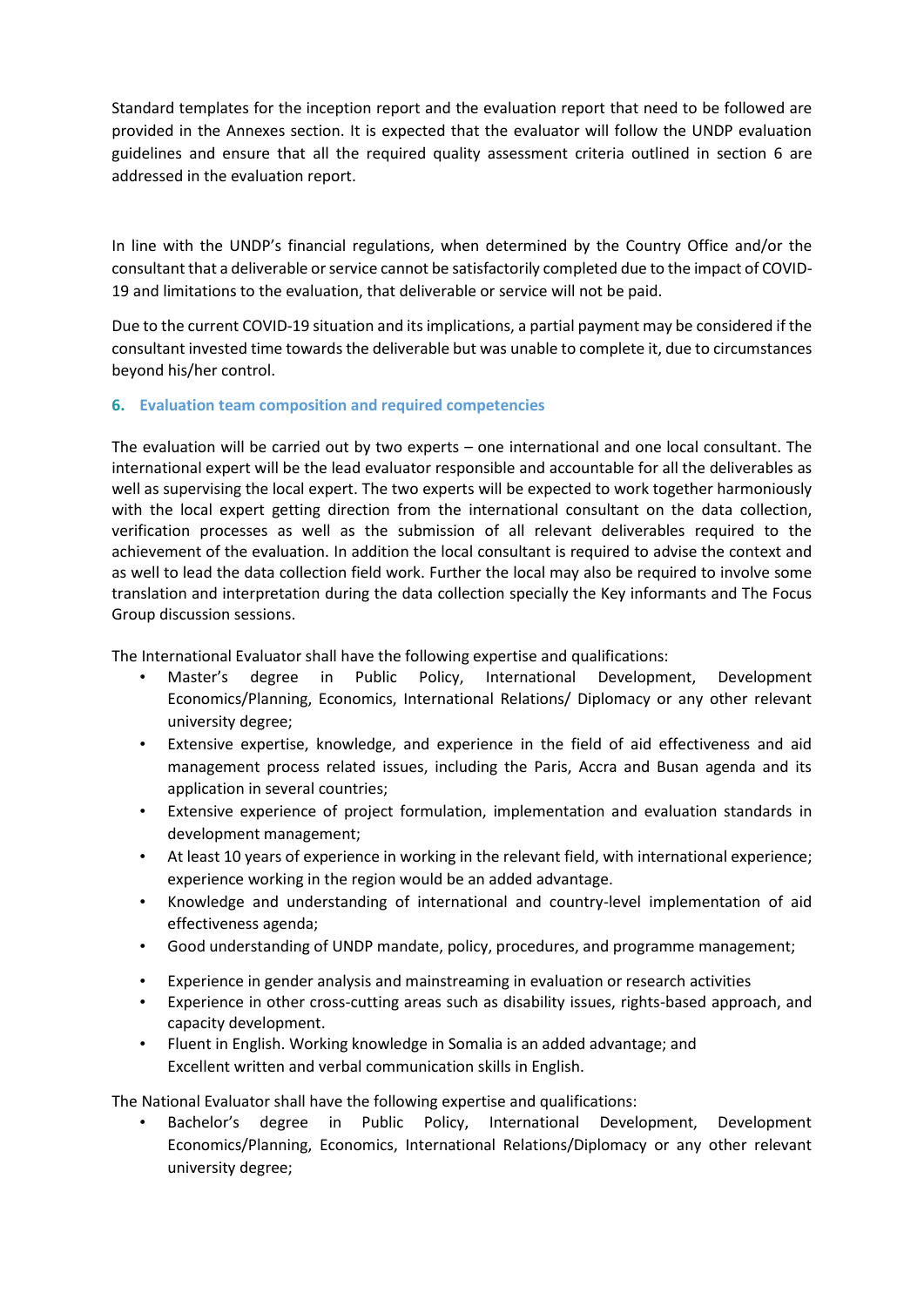- Certificate in Monitoring and Evaluation;
- Extensive experience in data collection, data analysis and report writing;
- Knowledge, and experience in the field of aid effectiveness and aid management process related issues will be an added advantage;
- Working knowledge of the Somali language is required and
- Excellent written and verbal communication skills in English.

## **7. Evaluation ethics**

This evaluation will be conducted in accordance with the principles outlined in the UNEG 'Ethical Guidelines for Evaluation'. The consultants must safeguard the rights and confidentiality of information providers, interviewees and stakeholders through measures to ensure compliance with legal and other relevant codes governing collection of data and reporting on data. The consultants must also ensure security of collected information before and after the evaluation and protocols to ensure anonymity and confidentiality of sources of information where that is expected. The information knowledge and data gathered in the evaluation process must also be solely used for the evaluation and not for other uses with the express authorization of UNDP and partners." The evaluators must be free and clear of perceived conflict of interest and interested consultants will not be considered if they were directly or substantively as an employee or consultant in the formulation of UNDP strategies and programmes. In this regard each of the consultant is mandatory to sign a code of conduct and an agreement before they start working with UNDP.

## **8. Implementation arrangements**

The Evaluation Consultant/Team will report to the Evaluation Steering Committee composed of one Federal Government of Somalia and two UNDP representatives. The members of the Steering Committee shall not be a direct recipient of the project support as well as those that manage the project directly to ensure objectivity. The UNDP Monitoring and Evaluation Specialist will provide technical guidance and ensure the independence of the evaluation process, and that policy is followed and will be the evaluation manager while the Aid Coordination project manager and his team will be the evaluation commissioner.

the Evaluation Steering Committee will review the inception report and the evaluation report. The detailed comments will be provided by the evaluation manager to the evaluation team within the agreed timeframe in the audit trail. The evaluator needs to show how he/she addressed the comments.

The evaluation team will take responsibility, with assistance from UNDP, for conducting the meetings and the review, subject to advanced approval of the methodology submitted in the inception report. Project staff will not participate in the meetings between the consultant and the evaluation participants. If it is not possible for the national consultant to travel to the project locations due to COVID-19 restrictions, a methodology that considers the conduct of the evaluation virtually and remotely should be developed. This should be detailed in the inception report and agreed with the evaluation steering committee and the evaluation manager. An updated stakeholder list with contact details (phone and email) will be provided by the country office to the evaluators.

The final report will be approved by the evaluation commissioner.

UNDP with support of relevant stakeholders will develop a management response to the evaluation within 2 weeks of report finalization.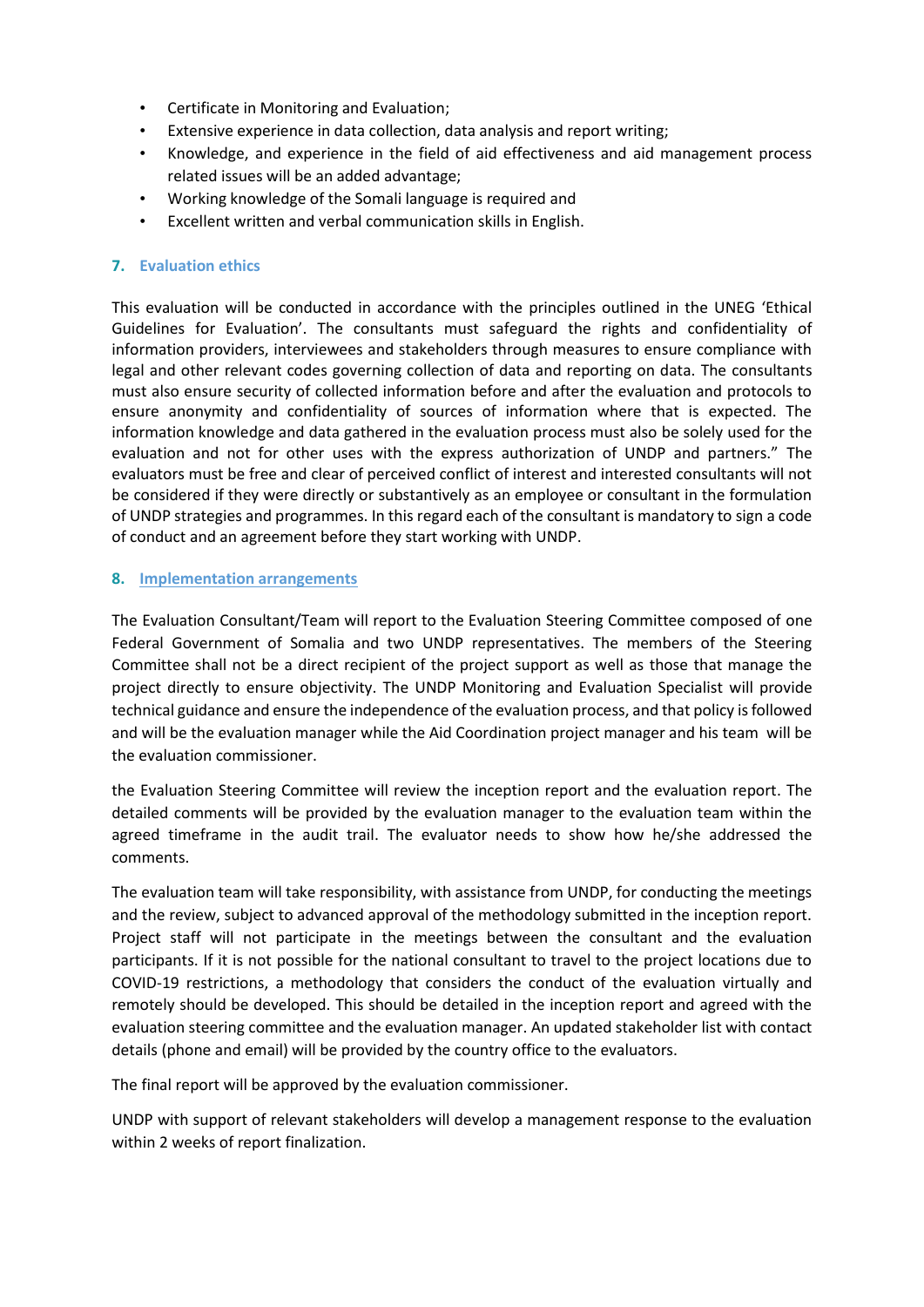### **9. Time frame for the evaluation process**

The evaluation is expected to start in October 2020 for an estimated duration of 45 working days. This will include desk reviews, field work - interviews, and report writing.

### **10. Submission process and basis for selection**

Interested and qualified consultants who wish to apply are required to submit the following documents:

a) Letter of confirmation of interest and availability

b) Personal CV or P11, indicating all past experiences from similar projects, as well as the contact details (email and telephone number) of the Candidate and at least three (3) professional references;

c) Brief description of why the individual considers him/herself as the most suitable for the assignment;

d) Financial Proposal that indicates all‐inclusive professional fees.

#### **11. Payment Tranches**

| Assignment       | Percentage to be paid |
|------------------|-----------------------|
| Inception report | 20%                   |
| Draft report     | 30%                   |
| Final report     | 50%                   |

- **12. TOR annexes.** These provide links to supporting background documents and more detailed guidelines on evaluation in UNDP:
	- (a) Intervention results framework and theory of change.
	- (b) Key stakeholders and partners.
	- (c) Documents to be reviewed and consulted.
	- (d) Evaluation matrix template.
	- (e) Outline of the evaluation report format.
	- (f) Code of conduct forms.
	- (g) Inception report standard template
	- (h) Dispute and wrongdoing resolution process and contact details (annex 3)
	- (i) Pledge of ethical conduct in evaluation.

All relevant documentation and literature will be given to the consultants in soft copy once the evaluation begins, including:

#### **Project Documents:**

- Project Document for Support to Aid Management and Coordination in Somalia
- MPTF Progress reports since November 2018 annual and half year reports
- Quarterly project progress reports
- Aid Flow Reports
- Results of 2019 Aid Coordination survey
- Other reports of workshops, meetings and consultations
- UNDP Evaluation Guidelines 2019
- Report of HACT (Harmonized Approach to Cash Transfer) Financial Audit carried out to the Aid Coordination Unit